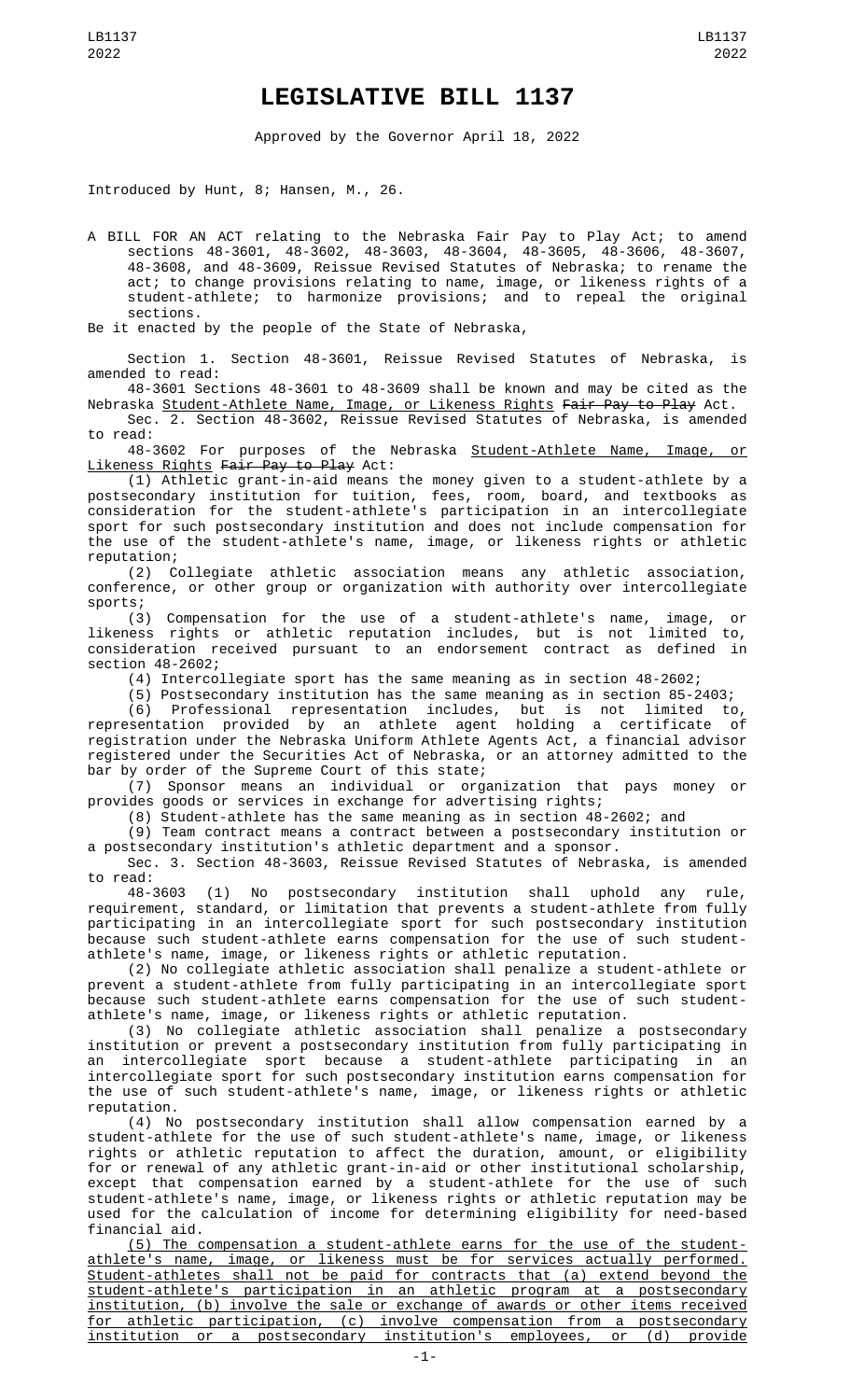compensation for work not performed.

(6) Student-athletes may be prohibited from entering into contracts or agreements or engaging in activity related to the use of the student-athlete's name, image, or likeness for products, services, entities, or activities reasonably deemed to be inconsistent with the educational mission of the postsecondary institution by such postsecondary institution.

(7) Nothing in the Nebraska Student-Athlete Name, Image, or Likeness Rights Act shall limit the ability of a postsecondary institution to establish and enforce standards, requirements, regulations, or obligations for such postsecondary institution's students not inconsistent with the act.

(8) Nothing in the Nebraska Student-Athlete Name, Image, or Likeness Rights Act grants to a student-athlete the right to use any name, trademark, service mark, logo, symbol, or other intellectual property that belongs to the postsecondary institution, regardless of whether the intellectual property is registered, to further the student-athlete's opportunities to earn compensation for the use of the student-athlete's name, image, or likeness.

Sec. 4. Section 48-3604, Reissue Revised Statutes of Nebraska, is amended to read:

48-3604 Any student-athlete who enters into a contract <u>or agreement </u>that provides compensation for the use of such student-athlete's name, image, or likeness rights or athletic reputation shall disclose such contract <u>or</u> <u>agreement t</u>o an official of the postsecondary institution for which such student-athlete participates in an intercollegiate sport. The official to which such contract <u>or agreement s</u>hall be disclosed shall be designated by each postsecondary institution, and the designation shall be communicated in writing to each student-athlete participating in an intercollegiate sport for such postsecondary institution. Unless otherwise required by law, each postsecondary institution shall be prohibited from disclosing any terms of such contract <u>or</u> <u>agreement that the student-athlete or the student-athlete's professional</u> representation deems to be a trade secret or otherwise nondisclosable.

Sec. 5. Section 48-3605, Reissue Revised Statutes of Nebraska, is amended to read:

48-3605 (1) No student-athlete shall enter into a contract <u>or agreement</u> with a sponsor that provides compensation to the student-athlete for use of the student-athlete's name, image, and likeness rights or athletic reputation if (a) such contract <u>or agreement r</u>equires such student-athlete to display such sponsor's apparel or to otherwise advertise for the sponsor during official team activities and (b) compliance with such contract <u>or agreement r</u>equirement would conflict with a team contract. Any postsecondary institution asserting such conflict shall disclose to the student-athlete and the student-athlete's professional representation, if applicable, the full team contract that is asserted to be in conflict. The student-athlete and the student-athlete's professional representation, if applicable, shall be prohibited from disclosing any terms of a team contract that the postsecondary institution deems to be a trade secret or otherwise nondisclosable.

(2) No team contract shall prevent a student-athlete from receiving compensation for the use of such student-athlete's name, image, and likeness rights or athletic reputation when the student-athlete is not engaged in official team activities.

Sec. 6. Section 48-3606, Reissue Revised Statutes of Nebraska, is amended to read:

48-3606 (1) No postsecondary institution or collegiate athletic association shall penalize a student-athlete or prevent a student-athlete from fully participating in an intercollegiate sport because such student-athlete obtains professional representation in relation to a contract or legal matter related to the use of the student-athlete's name, image, or likeness.

(2) No collegiate athletic association shall penalize a postsecondary institution or prevent a postsecondary institution from fully participating in an intercollegiate sport because a student-athlete participating in an intercollegiate sport for such postsecondary institution obtains professional representation in relation to a contract or legal matter<u>-related to the use of</u> the student-athlete's name, image, or likeness.

(3) A postsecondary institution may offer education and training to student-athletes to aid them in understanding the opportunities that may become available to them for the use of their name, image, or likeness, including education in the areas of networking and communication, brand-building and management, financial literacy, and compliance.

Sec. 7. Section 48-3607, Reissue Revised Statutes of Nebraska, is amended to read:

48-3607 (1) The Nebraska <u>Student-Athlete Name, Image, or Likeness Rights</u> <del>Fair Pay to Play</del> Act shall not be applied in a manner that violates any contract in effect prior to the date determined by a postsecondary institution pursuant to section 48-3609 with regard to such postsecondary institution or any student-athlete who participates in an intercollegiate sport for such postsecondary institution for as long as such contract remains in effect without modification.

(2) On and after the date determined by a postsecondary institution pursuant to section 48-3609, such postsecondary institution shall not enter into, modify, or renew any contract in a manner that conflicts with the Nebraska <u>Student-Athlete Name, Image, or Likeness Rights</u> <del>Fair Pay to Play</del> Act. Sec. 8. Section 48-3608, Reissue Revised Statutes of Nebraska, is amended

to read: 48-3608 (1) A student-athlete or a postsecondary institution aggrieved by